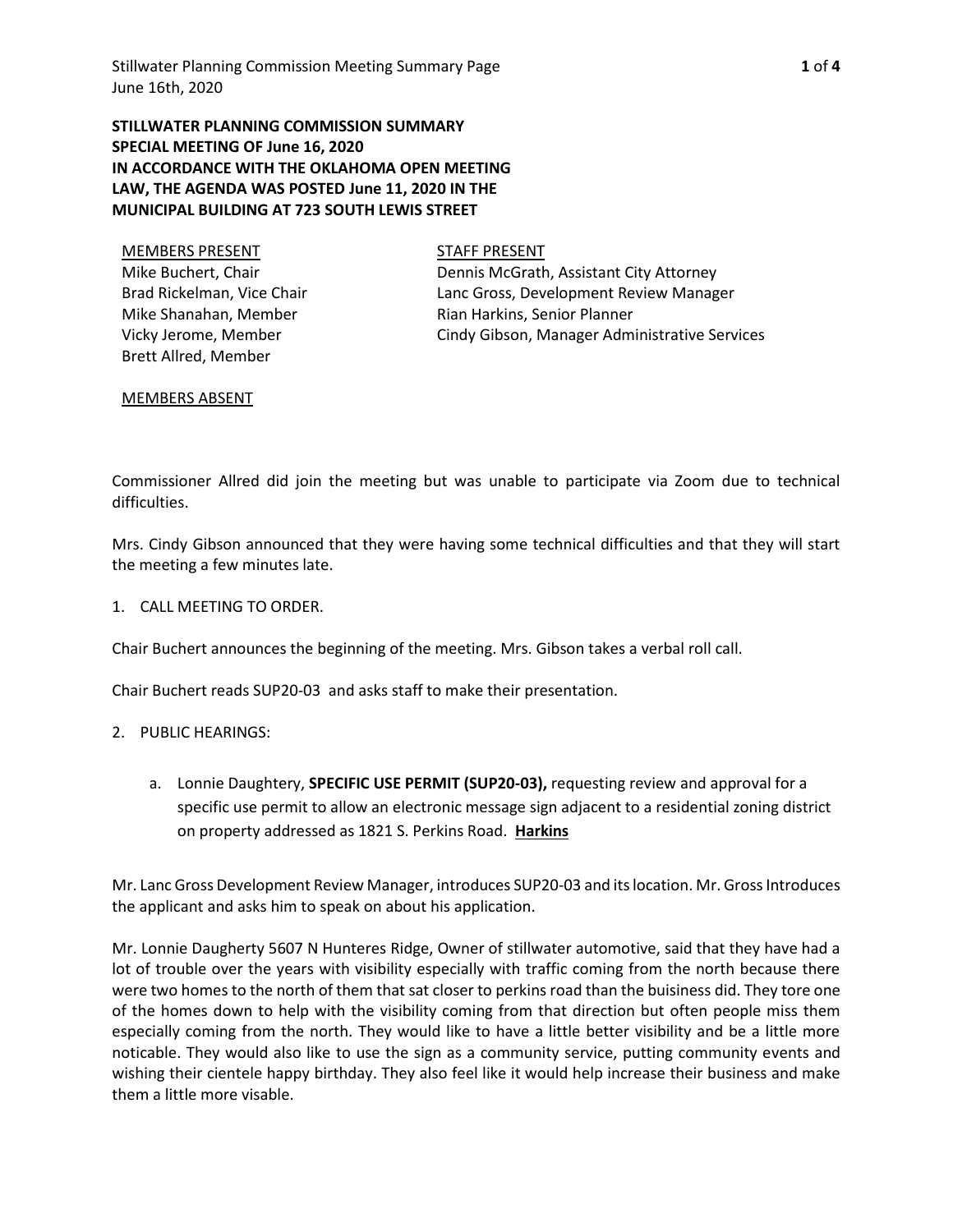Chair Buchert asked if there were any questions of the applicant; none.

Chair Buchert opened the public hearing and asked if there was anyone who would like to speak on the item; none. Chair Buchert closed the public hearing and asked staff to present the findings.

Mr. Gross explains the findings and alternatives.

Chair Buchert asked if there were any questions of the staff; none.

Chair Buchert asked if the Planning Commission wanted to have any discussion or if there is a motion.

# **Commissioner Shanahan moved to accept the findings of staff and to approve the SUP20-03 as presented, Commissioner Jerome seconded.**

| <b>Roll call:</b> | <b>Buchert</b> | Rickelman | Shanahan | Jerome | Allred |
|-------------------|----------------|-----------|----------|--------|--------|
|                   | Yes            | Yes       | Yes      | Yes    | Absent |

*Time: 7 minutes*

b. John K. Huff, **SPECIFIC USE PERMIT (SUP20-04),** requesting review and approval for a specific use permit to establish a medical marijuana dispensary at property addressed as 811 S. Main Street in the Commercial Business (CB) district. **Harkins**

Mr. Gross introduces SUP20-04 and its location. Mr. Goss introduces the applicant to speak.

Mr. Kevin Ho 811 S Main St. on behalf of Green Bee Meds, LLC thanked everyone for their time and consideration and would like to ask for recommendation for approval and answer any questions they may have.

Chair Buchert asks if they already have their state license.

Mr. Ho said that yes they already have all license's and their certificate of occupancy. Once they found out that they needed a permit for Stillwater, they immedietly applied.

Chair Buchert asked if there were any questions of the applicant.

Commissioner Shanahan asked if there is any proposed signage for the business. Mr. Ho said that he didn't understand the question. Commissioner Shanahan asked how they proposed to distinguish what the purpose is of this building. Mr. Ho said that they have a sign as well as window graphics on the front windows to let people know that they offer medical cannibis, CBD, and all medical marijuana stuff.

Chair Buchert asked if there were any other questions from the Commission; none.

Chair Buchert opened the public hearing and asked if there was anyone there that would like to speak either for or against.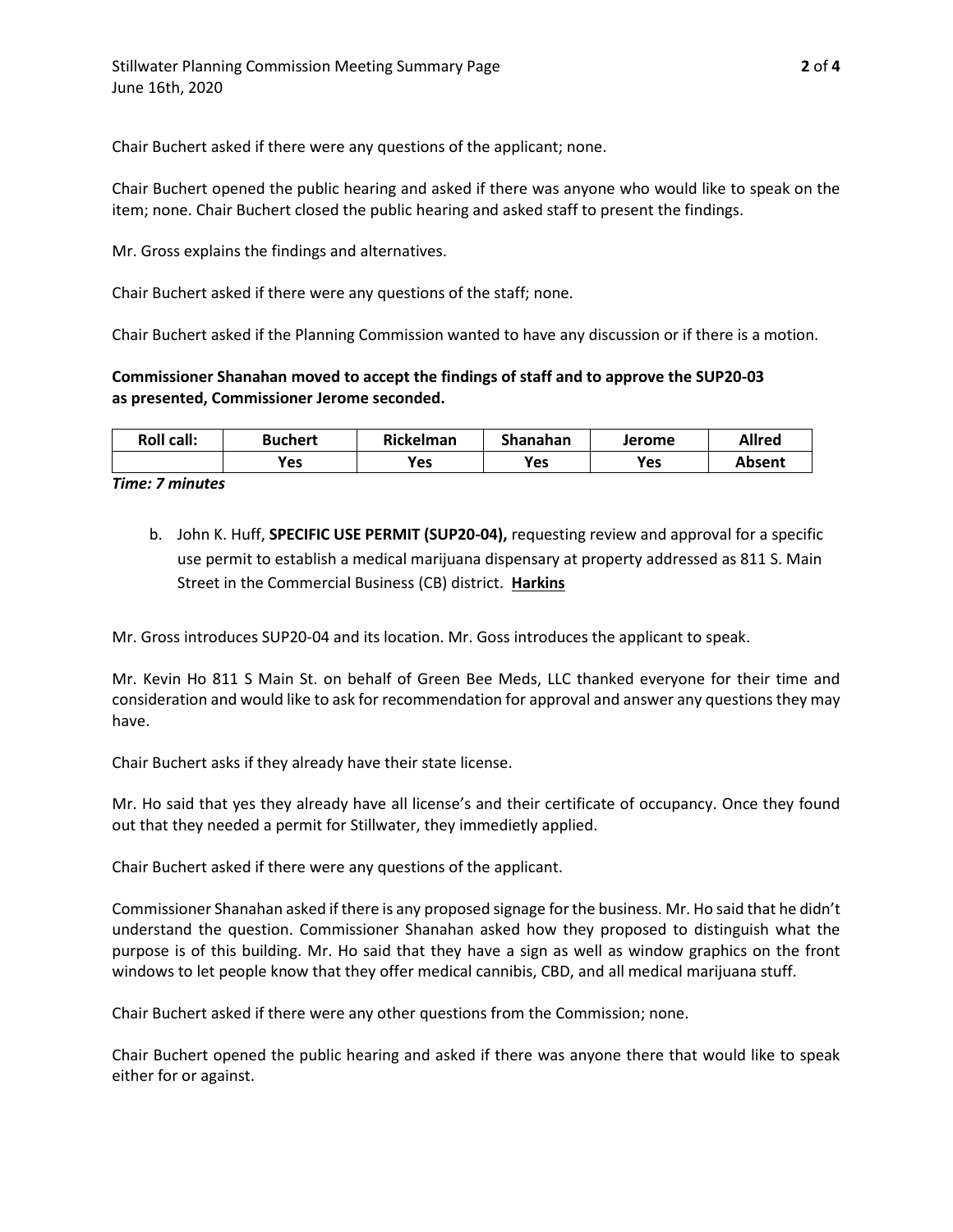Stillwater Planning Commission Meeting Summary Page **3** of **4** June 16th, 2020

Larry Brown, with One Broker Place Realistate 1020 N Boomer Rd, said that he handled the transaction between the owner and Green Bee Meds. The building is about 3300 Sq Ft with a residential appartment above, they have taken great care and effort to protect that residential property above and Green Bee Meds has done a great job in their investment remodel in the property. The owner of the property is an older woman who doesn't interface with electronic media very well so he is here to answer any questions they would have and would ask that they recommend approval.

Chair Buchert asked if there were any questions of Mr. Brown; none. Chair Buchert asks if anyone else would like to speak on the item; none. Chair Buchert closes public hearing and asks that staff present their findings and alternatives.

Mr. Gross presents the findings and alternatives.

Chair Buchert asked if there were any questions of staff; none. Chair Buchert asked if there was any discussion or a motion.

## **Commissioner Jerome motioned to accept findings and approve the SUP20-04 as presented Commissioner Shanahan seconded the motion.**

| <b>Roll call:</b> | Buchert | Rickelman | Shanahan | Jerome | Allred        |
|-------------------|---------|-----------|----------|--------|---------------|
|                   | Yes     | Yes       | Yes      | Yes    | <b>Absent</b> |

*Time: 6 minutes*

- 3. MEETING SUMMARY FOR REVIEW AND POSSIBLE ACTION:
	- a. Regular Meeting Summary of February 18, 2020
	- b. Regular Meeting Summary of March 3, 2020
	- c. Special Meeting Summary of May 12, 2020

Chair Buchert asked if there was any discussion, correction, or a motion for all three items.

## **Vice-Chair Rickelman moved to accept the meeting summaries of February 18, March 3, and May 12, 2020, Commissioner Jerome seconded.**

| <b>Roll call:</b> | <b>Buchert</b> | Rickelman  | Shanahan | Jerome | <b>Allrea</b> |
|-------------------|----------------|------------|----------|--------|---------------|
|                   | Yes            | <b>Yes</b> | Yes      | Yes    | Absent        |

*Time: 1 minutes*

- 4. MISCELLANEOUS ITEMS FROM STAFF, PLANNING COMMISSIONERS, OR CITY ATTORNEY:
	- a. Next Planning Commission meeting July 7, 2020.
- 5. ADJOURN.